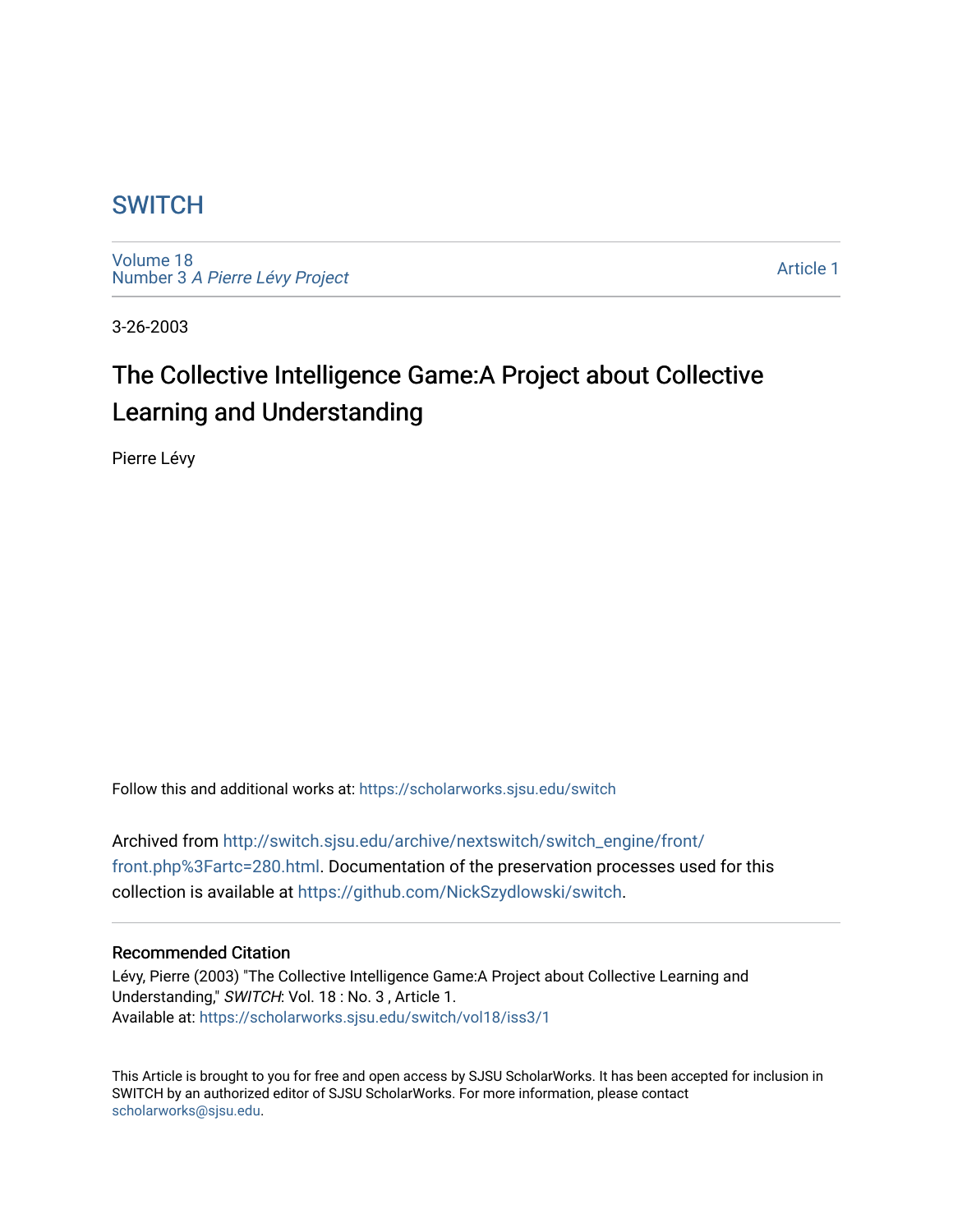SWITCH **[all](file:///Users/nszydlowski/Desktop/websites%20copy/Switch%20Journal/switch.sjsu.edu/archive/nextswitch/switch_engine/front/front.php.html) [#1](file:///Users/nszydlowski/Desktop/websites%20copy/Switch%20Journal/switch.sjsu.edu/archive/nextswitch/switch_engine/front/front.php_cat%3d5.html) [#2](file:///Users/nszydlowski/Desktop/websites%20copy/Switch%20Journal/switch.sjsu.edu/archive/nextswitch/switch_engine/front/front.php_cat%3d6.html) [#3](file:///Users/nszydlowski/Desktop/websites%20copy/Switch%20Journal/switch.sjsu.edu/archive/nextswitch/switch_engine/front/front.php_cat%3d7.html) [#4](file:///Users/nszydlowski/Desktop/websites%20copy/Switch%20Journal/switch.sjsu.edu/archive/nextswitch/switch_engine/front/front.php_cat%3d8.html) [#5](file:///Users/nszydlowski/Desktop/websites%20copy/Switch%20Journal/switch.sjsu.edu/archive/nextswitch/switch_engine/front/front.php_cat%3d9.html) [#6](file:///Users/nszydlowski/Desktop/websites%20copy/Switch%20Journal/switch.sjsu.edu/archive/nextswitch/switch_engine/front/front.php_cat%3d10.html) [#7](file:///Users/nszydlowski/Desktop/websites%20copy/Switch%20Journal/switch.sjsu.edu/archive/nextswitch/switch_engine/front/front.php_cat%3d11.html) [#8](file:///Users/nszydlowski/Desktop/websites%20copy/Switch%20Journal/switch.sjsu.edu/archive/nextswitch/switch_engine/front/front.php_cat%3d12.html) [#9](file:///Users/nszydlowski/Desktop/websites%20copy/Switch%20Journal/switch.sjsu.edu/archive/nextswitch/switch_engine/front/front.php_cat%3d13.html) [#10](file:///Users/nszydlowski/Desktop/websites%20copy/Switch%20Journal/switch.sjsu.edu/archive/nextswitch/switch_engine/front/front.php_cat%3d14.html) [#11](file:///Users/nszydlowski/Desktop/websites%20copy/Switch%20Journal/switch.sjsu.edu/archive/nextswitch/switch_engine/front/front.php_cat%3d15.html) [#12](file:///Users/nszydlowski/Desktop/websites%20copy/Switch%20Journal/switch.sjsu.edu/archive/nextswitch/switch_engine/front/front.php_cat%3d16.html) [#13](file:///Users/nszydlowski/Desktop/websites%20copy/Switch%20Journal/switch.sjsu.edu/archive/nextswitch/switch_engine/front/front.php_cat%3d17.html) [#14](file:///Users/nszydlowski/Desktop/websites%20copy/Switch%20Journal/switch.sjsu.edu/archive/nextswitch/switch_engine/front/front.php_cat%3d18.html) [#15](file:///Users/nszydlowski/Desktop/websites%20copy/Switch%20Journal/switch.sjsu.edu/archive/nextswitch/switch_engine/front/front.php_cat%3d19.html) [#16](file:///Users/nszydlowski/Desktop/websites%20copy/Switch%20Journal/switch.sjsu.edu/archive/nextswitch/switch_engine/front/front.php_cat%3d20.html) [#17](file:///Users/nszydlowski/Desktop/websites%20copy/Switch%20Journal/switch.sjsu.edu/archive/nextswitch/switch_engine/front/front.php_cat%3d21.html) [#18](file:///Users/nszydlowski/Desktop/websites%20copy/Switch%20Journal/switch.sjsu.edu/archive/nextswitch/switch_engine/front/front.php_cat%3d44.html)**



Interface: Software as Cultural Production

**The Collective Intelligence Game A Project about Collective Learning and Understanding [Pierre Lévy](file:///Users/nszydlowski/Desktop/websites%20copy/Switch%20Journal/switch.sjsu.edu/archive/nextswitch/switch_engine/front/users.php_w%3d98.html)** on Mar 26 2003 **[Levy Project](file:///Users/nszydlowski/Desktop/websites%20copy/Switch%20Journal/switch.sjsu.edu/archive/nextswitch/switch_engine/front/front.php_cat%3d48.html)**

+ + + +

**Being based on the simple premise that computer technology can be used to enhance the human intellect, Levy's** *Collective Intelligence Game* **is one of the major contemporary works that brilliantly cultivate the ideas of conceptual precursor Vannevar Bush, [Douglas Engelbart](file:///Users/nszydlowski/Desktop/websites%20copy/Switch%20Journal/switch.sjsu.edu/archive/nextswitch/switch_engine/front/front.php_cat%3d45.html) and Ted Nelson.** 

#### **Introduction**

Centered on the study and management of the technically augmented collective human intelligence, a new field of research and teaching begins to emerge on an international scale. I speak about a new "field" - and not a discipline - because the unity of the knowledge here pointed out is mainly due to its object - the intellectual cooperation between humans - and does not exclude any information or result originating from the constituted life sciences or social sciences, nor from the practical knowledge making up the managerial, architectural or artistic crafts. The study of the collective intelligence (or, more briefly: CI) constitutes an interdiscipline that aspires to animate a dialogue between human and social sciences as much as with the technical and artistic traditions. Its goal is the understanding and improvement of collective learning and creation process. The emergence of this new field of "research in action" intervenes in the context of a remarkable extension of interactive, collective and decentralized communication practices using and growing a network of increasingly dense and powerful computers. This new communication mode spreads at the same time as international economic relations intensify (globalization), as the economic and organizational structures are shifting (economy of knowledge, virtualization of organizations) and as the new modes of production and communication of cultural signs mutates quickly (digitalization, deterritorialisation, virtual communities). Moreover, it is now widely recognized that free knowledge exchange and intellectual creativity express and foster the health and vitality of cultures, no matter on what scale these cultures are considered: cities or virtual communities, companies and NGOs, regional areas or nations, institutions and international networks of all sorts.

The *theoretical purpose* of the new "science" (it would be necessary to say "artscience" or "culture-science") of collective intelligence is to understand - in the most precise and operational way - the functioning of the human groups engaged in a collaborative activity by means of interconnected computers, or mobile terminals of any kind. Beyond the differences on models and terminology, which distinguish the various thinkers of collective intelligence, the *cognitive approach* seems to best serve as the theoretical unifying element of the new field. According to this conceptual framework, the human communities exert the principal faculties of a cognitive system: perception, memory, reasoning, learning, etc.

As for the *practical and aesthetic stakes* of the CI field, they are linked to teaching and training projects, or to endeavors aiming at the stimulation and improvement of intellectual cooperation. These activities, inspired by the CI principles, may be developed in research networks, groups practicing collaborative learning, companies, on line markets, public administrations, NGO or activist associations, development programs or public health programs, and in virtual communities of all kinds.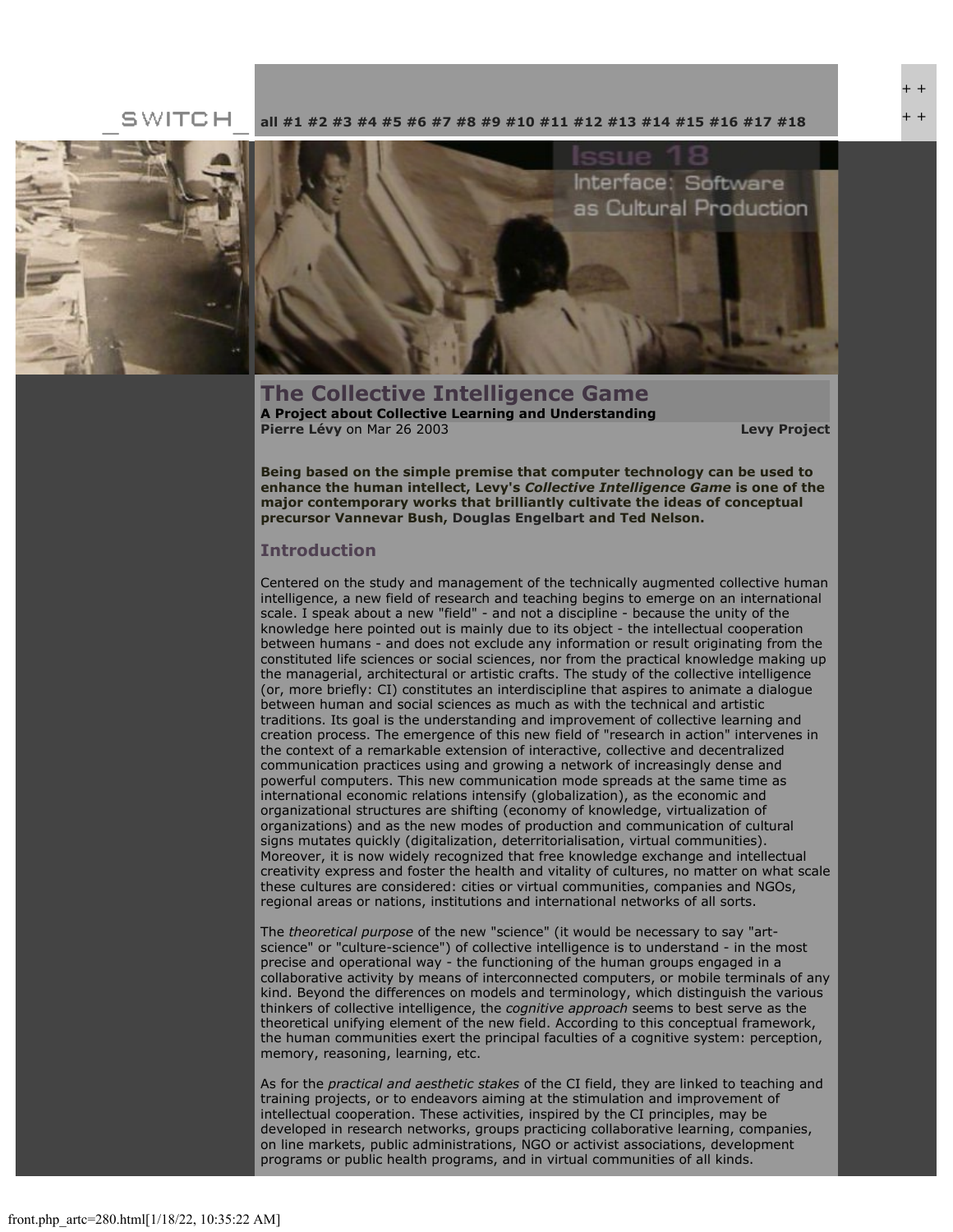The CI perspective implies not only a better comprehension of the processes at work (scientific dimension) or the design of more efficient software tools (technical dimension), it requires above all the cooperative disclosure of esthetical, ethical, political and anthropological opportunities: a deliberate and patient cultural creation. By exploring the new scientific, practical and cultural field of CI, a growing global community in engaged at the cutting edge of innovation in the knowledge society, while promoting worldwide the best values and practices of human development. The goal of this text is to propose a contribution to the foundation of the new field by presenting a particular model of collective intelligence, which takes the form of a complex "game" with data-processing support.

#### **Research in collective intelligence relates to the ecology of ideas**

Compared to the hives, the flocks and the packs, speech and other symbolic systems of comparable complexity allowed human communities a leap in collective intelligence. Linguistic symbols created an intricate bond of competitive cooperation stronger and suppler than that unifying the insects of the anthills or the monkeys of the herds of baboons. Articulated language allowed the sudden appearance of entities unknown by animal societies: numbers, gods, laws, works of art, calendars, flows of technical artifacts, and the whole universe of culture. It gave to the human kind the three interlaced powers forming together the creative engine of the cultural evolution: the ability to raise questions, the need to tell stories and the possibility of dialog. Doing so, the language bring out the source of an ever growing stream of evolutionary life forms which self-organized in huge and complex ecosystems. I designate here, under the name of *ideas*, those forms that appear, reproduce and evolve only in the world of culture, in the abstract space of signification opened up by the language.

In setting the *idea* at the center of my model, I chose an approach of the collective human intelligence that radically distinguishes it from other animal societies. In my perspective, the language marks the threshold from which emerge *ecosystems of ideas* - sorts of strange spiritual hypertexts - blossoming in symbiosis with the societies of speaking primates formed by human beings. These ecosystems of ideas grow in complexity, wither, diversify or merge. They lead the societies that nourish and breed them on the diverging path of cultural evolution. Teilhard de Chardin baptized *Noosphere* the world ecosystem of all the ideas. Nowadays, both economic globalization and the growth and convergence of the media culminating in cyberspace help the rest of us to touch the Noosphere with our own fingers. It may be not exactly what we were expecting, but it is there.

Human communities can only survive by maintaining cultures, which are half-closed collective intelligences for the breeding, reproduction and selection of ideas. A company, an institution, a nation, a religion, a political party, a scientific community, a virtual community or a tribe cultivates--*nolens volens*--its ecosystem of ideas. During its existence, a culture explores a sustainable direction of evolution for its ideas. In order to preserve the culture that conserves its existence, a human community have to develop and sustain competences, which are the reproductive and nurturing vital organs our minds offer to the world of ideas. Thanks to the human cognitive faculties, our principal symbionts - symbols - are conceived, reproduced and maintained. Hence, a culture "raises" (above the others) certain human qualities, or competences, which are affinities or familiarities with the ideas of which this culture explores the evolution.

The symbiotic relation between populations and ecosystems of ideas, each one nourishing the life of the other, has significant consequences. Certain populations allow the ideas a better reproduction, especially thanks to writing and other media, thanks also to some institutions and "values" which favor improvement of collective intelligence and unfold the life of the mind. Such populations benefit in return from cultural means giving full meaning to their existence and supporting their demographic performances and their well-being. Ecologies of ideas which offer to their symbiotic populations the best competitive advantages obtain, by this same fact, human resources and techniques which ensure them longevity, abundance and diversity. Conversely, the populations selecting ecosystems of ideas which lead them to weaken or self-destruct themselves, in one way or another, cannot reproduce for long, and thus will not be able to reproduce the ideas ecosystems with which they live. In sum, the process of cultural evolution consists essentially of a mutual selection of the two symbiotic (or symbolizing) "halves": ecologies of ideas and human populations, without fixed point or absolute causal term. A new idea (a new circuit of complex cognitive acts) endures (reproduces) only if its "repercussions" are favorable to the societies of ideas and populations of humans that feed it: the ideas that do not have any positive co-operative consequences are not "viable". Ideas destroying the environment that nourishes them by plundering all its resources without offering anything in return are not "sustainable".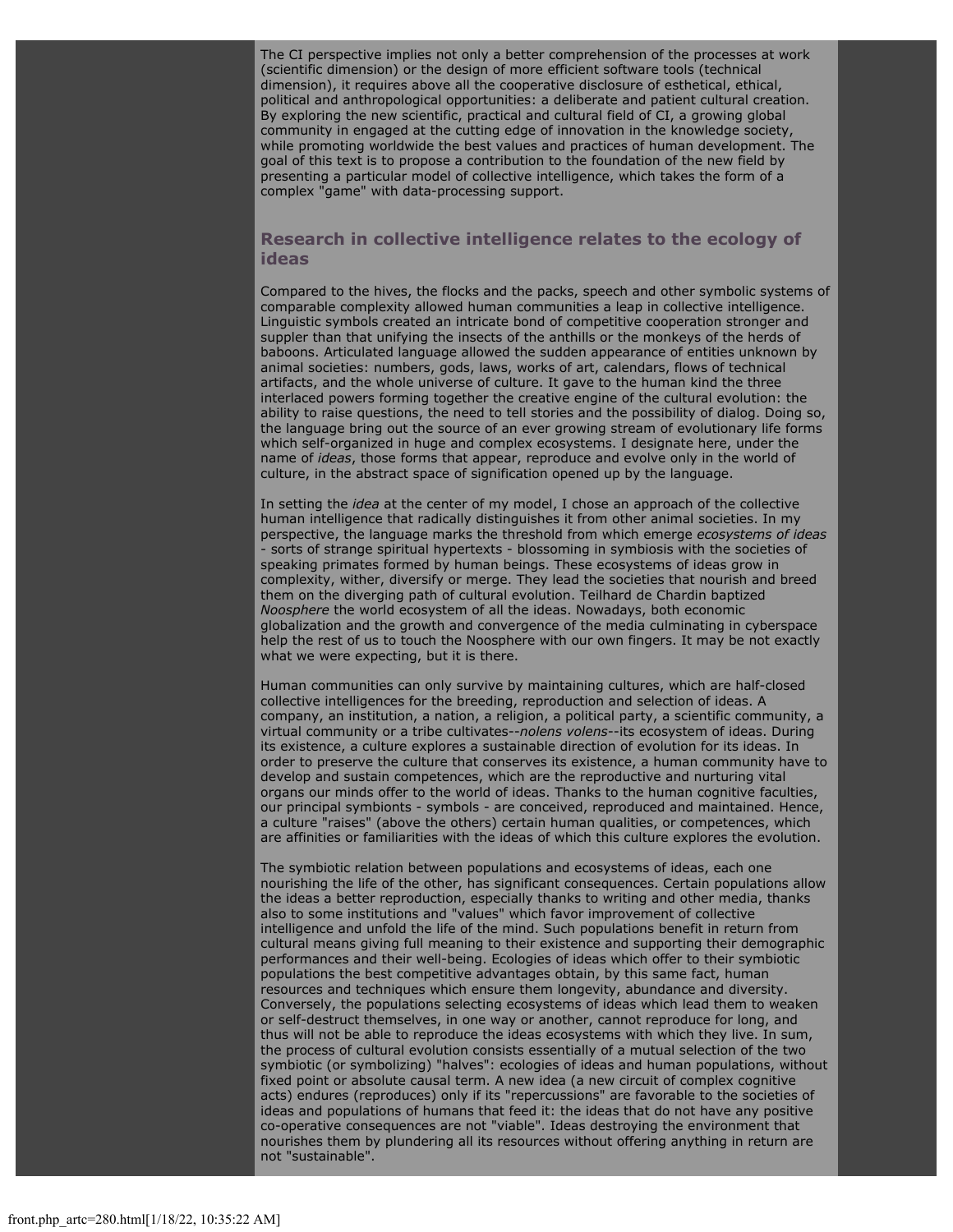Processes of change, reproduction and selection of ideas obey to multiple and complex rhythms and durations. The influence they have in rebounding on the populations which shelter them are even more difficult to track. The ecological effect of ideas depends *heavily on historical and geographical contexts*. The community of research on collective intelligence has no vocation to make presumed "scientific" (and even less "final") assessments, on how much good or bad is an idea. From the CI point of view, good and bad are not stable and well defined qualities of particular ideas, but contextual effects. An idea is not good or bad "in itself". I would rather say that, *in the circumstances in which it behaves and spreads consequences, according to the particular situation of a complex and context-sensitive ecological system*, an idea supports or disadvantages the culture that sustains it. This is one of the reasons for which I chose the *game model*. A piece, or an idea, in itself is neither good nor bad: it carries powers and opportunities of associations. On the other hand, in the course of a game, it is necessary to assess and hierarchize the values of the possible moves using this piece (this idea). Only *moves* are good or bad.

Historically, the cultural evolution was, in general, oriented by feedbacks coming from the effects (possibly unfavorable) produced by ideas ecosystems upon the human beings sustaining them. But another form of cultural exploration is possible, that which consists in cultivating the ecosystems of ideas consciously and deliberately so that they evolve in the direction of an increased collective intelligence, bringing health, economic prosperity and spiritual refinement to the communities which raise and select them. In all respects the second option is wiser because less expensive and bringing less suffering to the human populations. How to bootstrap such a virtuous circle?

Humanity crossed a significant threshold when it began to tame and breed animals and artificially select vegetable species (livestock farming, agriculture). It traversed other major stages by controlling new forms of energies (industrial revolutions). Today it is confronted with the challenge of the deliberate management of knowledge and its evolution, and that at a rhythm and scale unknown up to this point. The ideas and knowledge constitute from now on "the wealth of nations". The art-science of collective intelligence wants to go along this new phase of the human adventure, helping communities to learn and share their knowledge and wisdom on cultural selection.

Within the metacultural framework outlined here, a deliberate step of collective intelligence consists, for a community, "to cultivate" in an optimal way the ecology of ideas with which it lives in symbiosis and to manage wisely its evolution. This program requires of us a new attention to the *pragmatic* dimension of our ideas: what are their *effects*, here and now, and what are their predictable effects in the long run. It also requires a decisive leap in our ability to take collective and personal distance with our cultural identities. Comparable leaps has already been accomplished with the help of writing, and then with the writing enforcements represented by the alphabet and the printing press. The cyberspace and the new symbolic environment that it fosters could be the following step. The development of testable and operational digital models of collective intelligence is a means (among many others) for this end. The CI game suggested here wants to exert the most curious minds with a dynamic ideography, an interactive modeling tool of the cultural ecosystems. The highest claim of this software would be to offer a mirror of their collective intelligence to the communities who will decide to use it.

#### **To exploit the new means of communication**

Just as the printing press had transformed the practice of the clerks and of the scientists, Internet changes the way the community of researchers is coordinated... and has not finished doing so. This shift - far from being opposed to it - prolongs the several centuries old ideals of the Republic of Letters, which consists in sharing knowledge and to organize the dialogue between creators. The Internet has existed only for thirty years and the Grand Hypertext for ten years. It is thus difficult for us to envisage the transformations to come in the long run. Nevertheless, some trends are already visible. Let us quote three of them.

**1) One of the most significant is undoubtedly the real time sharing of archives and primary data. Once digitized, the databases, the files and the sources of information are at immediate and direct disposal everywhere there is a connection to the network. In the same way, works whose matter is digital (music, images, texts, software, simulated worlds...), are in theory virtually omnipresent on the Internet.**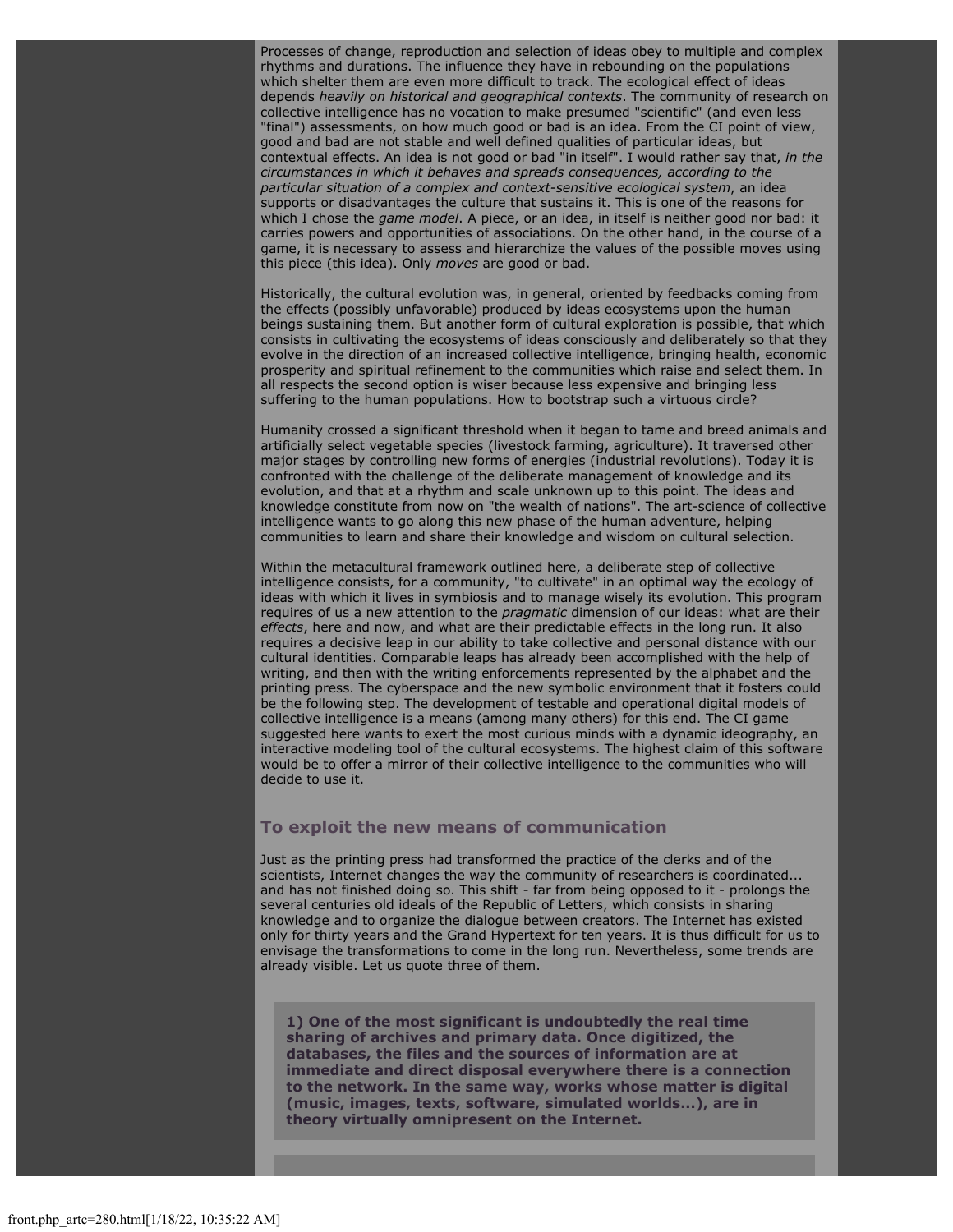**2) The "publication" rules are redefined. The new observations and theories can be made public without passing through the traditional scientific channels (journals, conferences). The artists can "expose" or publish while jumping over the advice of galleries, museums, recording houses, editors, etc. The consequence of this publishing revolution is twofold. On the one hand, the circulation of new ideas is much faster. On the other hand, their assessment is now made a** *posteriori* **through on line voting, ratings, quotations, comments and references. The evaluation is also accomplished more quickly.**

**3) Vast "virtual teams" dispersed geographically and institutionally, can associate and work on the same objects in close collaboration. For those that would fear the "disappearance of the body" or "insulation in front of the screen" let us recall that all these phenomena, as everybody can experience, is generally correlated with a multiplication of the travels, conferences and physical contacts.**

In the 21st century, to lay the ground for a new field of research and practice implies the best possible exploitation of the cyberspace and the related computer based intellectual technologies. In particular, we could both use and encourage the three evolutionary tracks mentioned previously. For example, one can consider the possibility of establishing, not only an online journal, but also a portal and an interconnected "blogging" virtual community that would become the rallying virtual center, the meeting place of the new knowledge field. Moreover, one can also plan that free software will be used to crystallize, to share and make evolve the models which are the topics of discussions and experiments. The members of the CI research network could then detect failures and deficiencies, and propose improvements or changes concerning the software that incorporates the models, exactly as programmers dispersed in the world evolve the free software from release to release and put together new modules for new functions. For this reason, I propose here a particular model of CI, model that would be implemented, in the years to come, by an international research network in the form of open source software.

#### **A free software: The Collective Intelligence Game**

To make the Collective Intelligence Game a fruitful object of knowledge, it seems useful to make it visible through symbolic images. There is indeed a link that has often been underlined between the development of a science and that of its instruments of observation, visualization and representation. The telescope, the microscope, the cartography and the new medical imagery illustrate this relation in an obvious way. Moreover, the great periods of cultural invention often wove a strong relation between drawing, "space setting" and thought. One can, on this subject, evoke the ideographic writings that governed the blossoming of Egyptian and Chinese civilizations, the role of geometry in the traditional Greek culture and that of the geometrical perspective at the time of the Renaissance. All these periods of cultural accomplishment also cultivated remarkable forms of city planning, architecture and monumentality. In the XXIst century, the image calculated by computer seems to initiate a new dialectic between space, vision and reason. Innumerable scientific disciplines use digital images in order to visualize their data. In the industry, computerized graphic simulations assist the design and management of complex processes. Finally, the bond between virtual architecture, town planning and virtual worlds, already initiated, will be tied in an increasingly close way in the future.

The traditional observation instruments opened the access to the infinite, the far, the immense and the hidden. Today, data processing makes it possible to transform huge amount of digital data into images, virtual universes to be browsed, thus opening the access to the indirect vision of the very complex and the abstract. Let's make the hypothesis that the *semantic space* (the universe of information, interests, knowledge and competences) is called to become *the structuring space* compared to other more concrete spaces. It is thus quite naturally that we should consider the design of software calculating - starting from empirical data flowing from the real communities visual representations of the collective intelligences, including their conditions of development and their environment. These representations should be readable and explorable in order to help the people and the groups to orient themselves in the abstract (but nevertheless extremely influential) space, on which all will depend more and more.